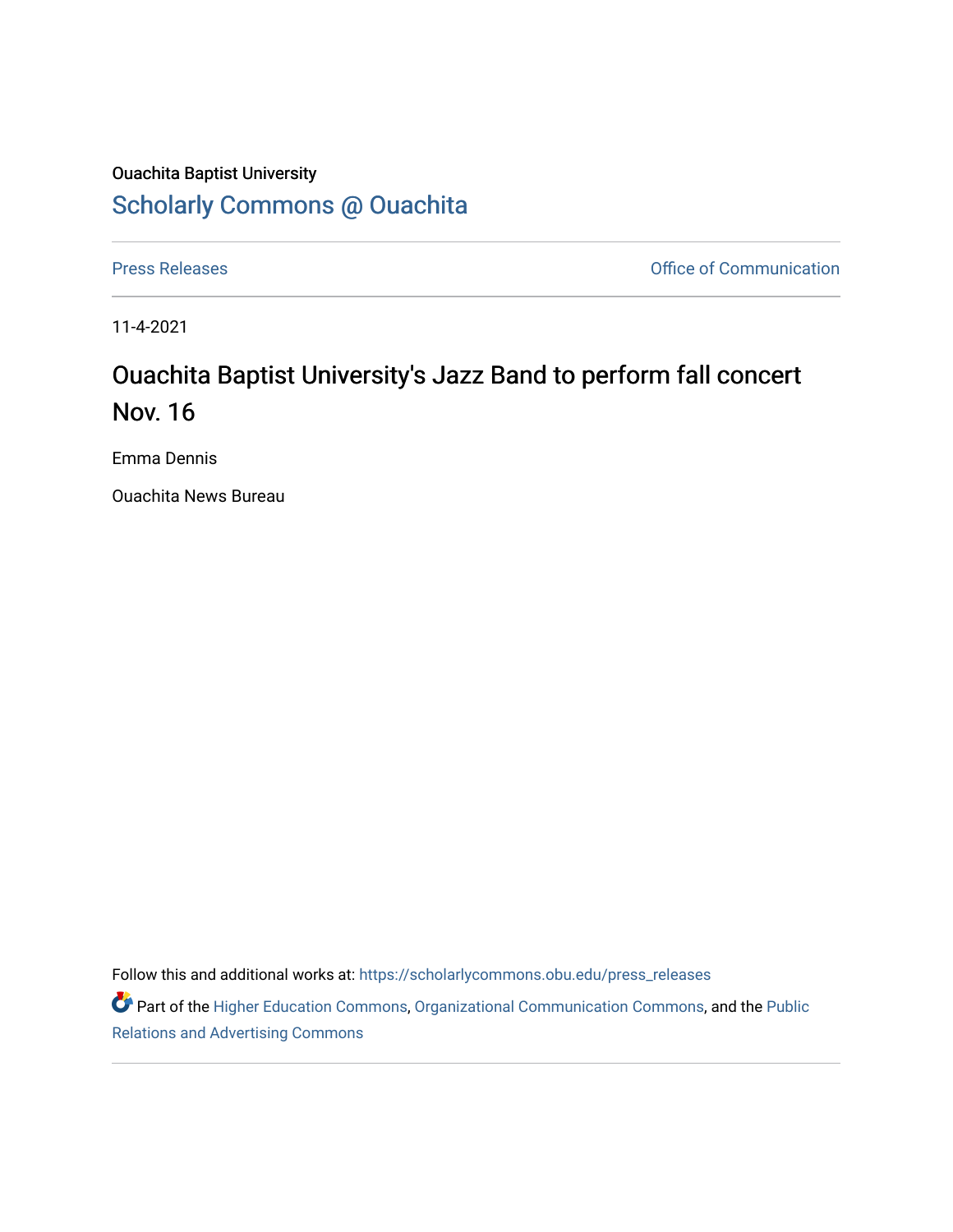



*Photo 1* by Emma Dennis

For immediate release **Ouachita Baptist University's Jazz Band to perform fall concert Nov. 16** *By Emma Dennis* November 4, 2021 For more information, contact OBU's news bureau at [newsbureau@obu.edu](mailto:newsbureau@obu.edu) or (870)245-5208

ARKADELPHIA, Ark.—Ouachita Baptist University's Jazz Band will perform its fall concert Tuesday, Nov. 16, at 7:30 p.m. in Jones Performing Arts Center. The performance is free and open to the public; masks are required inside the auditorium.

"I just love sharing great music with my students and the audience. It is so nice to be able to have live music at Ouachita," said conductor Jim Lloyd, instructor of music and athletic band director at Ouachita. "Jazz music is fun! Especially when you attend a live concert."

The pieces performed include "Artistry in Rhythm" by Stan Kenton and arranged by Paul Murtha, "Besame Mucho" by Consuelo Velazquez and arranged by Rick Stitzel, "Theme from 'The Summer of '42'" by Michael Legrand and arranged by Tommy Newsom, "Spain" by Chick Corea and arranged by Paul Jennings, "Opus De Funk" by Horace Silver and arranged by Chuck Israels, "Garaje Gato" by Gordon Goodwin, "The Days of Wine and Roses" by Henrry Mancini and arranged by Mike Lewis,